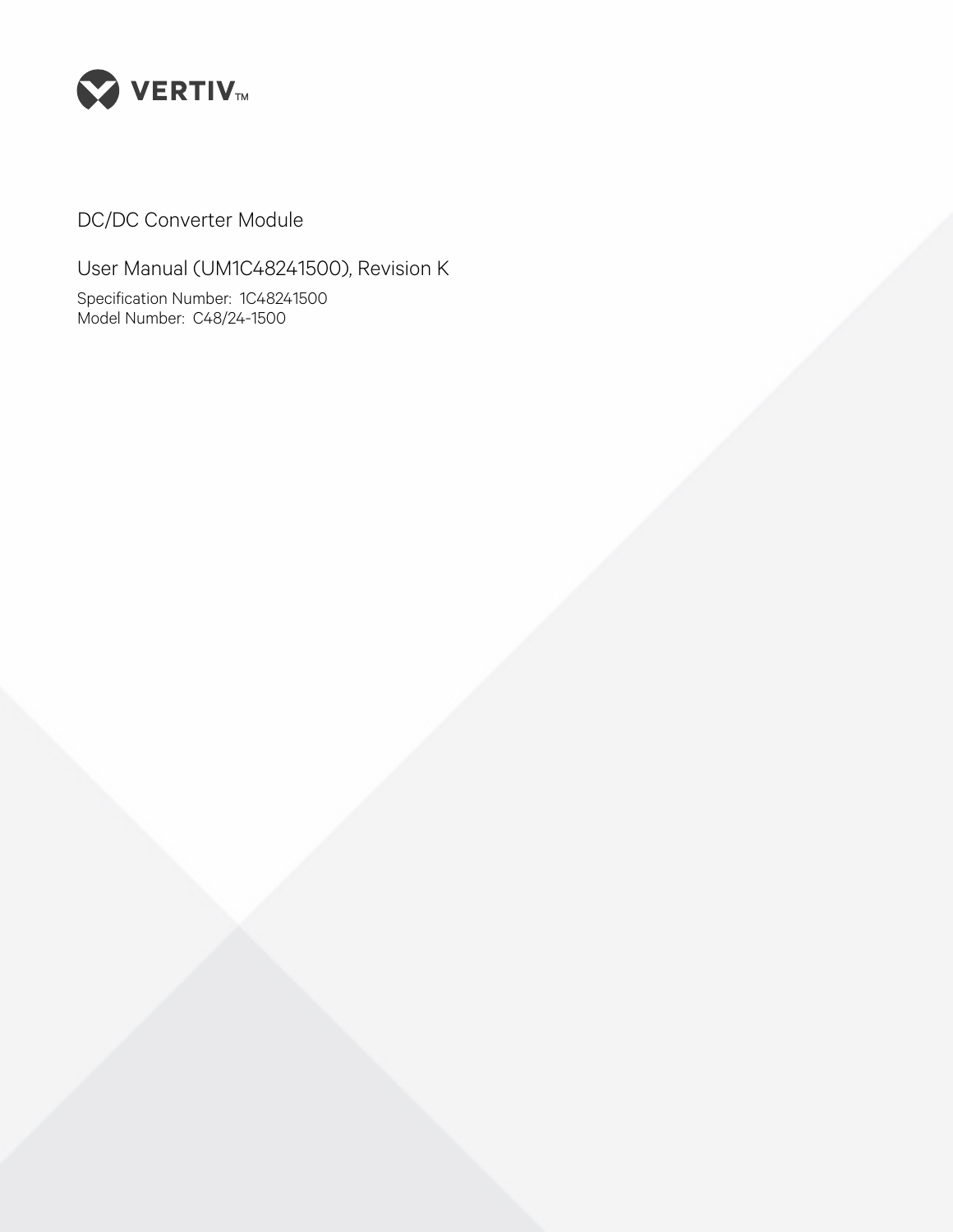

The information contained in this document is subject to change without notice and may not be suitable for all applications. While every precaution has been taken to ensure accuracy and completeness herein, Vertiv Group Corp. assumes no responsibility, and disclaims all liability, for damages resulting from use of this information or for any errors or omissions. Refer to other local practices or building codes as applicable for the correct methods, tools, and materials to be used in performing procedures not specifically described in this document.

This document may contain confidential and/or proprietary information of Vertiv Group Corp., and its receipt or possession does not convey any right to reproduce, disclose its contents, or to manufacture or sell anything that it may describe. Reproduction, disclosure, or use without specific authorization from Vertiv Group Corp. is strictly prohibited.

Vertiv and the Vertiv logo are trademarks or registered trademarks of Vertiv Group Corp. All other names and logos referred to are trade names, trademarks or registered trademarks of their respective owners.

© 2019 Vertiv Group Corp. All rights reserved.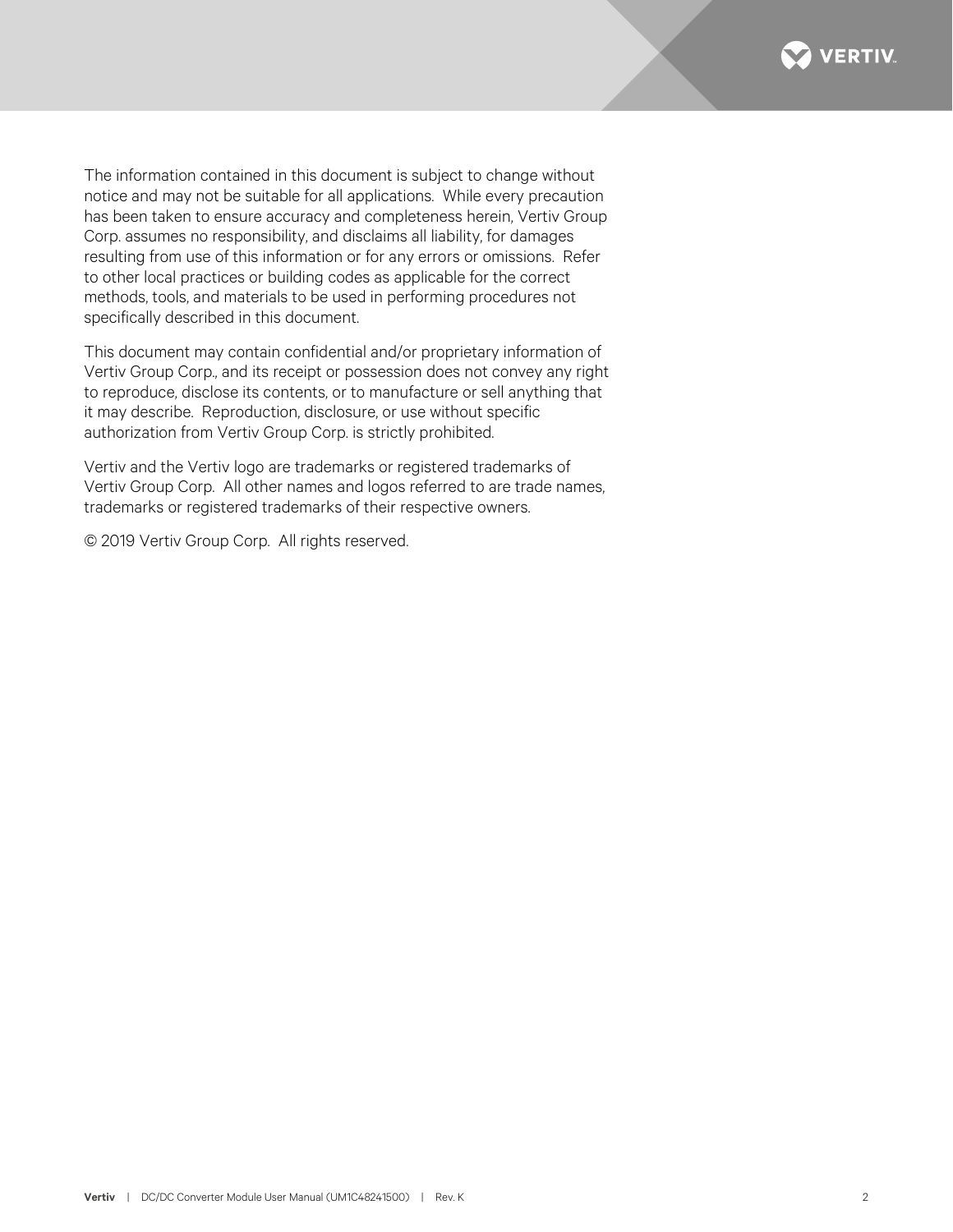

# **TABLE OF CONTENTS**

| Handling Equipment Containing Static Sensitive Components5 |  |
|------------------------------------------------------------|--|
|                                                            |  |
|                                                            |  |
|                                                            |  |
|                                                            |  |
|                                                            |  |
|                                                            |  |
|                                                            |  |
|                                                            |  |
|                                                            |  |
|                                                            |  |
|                                                            |  |
|                                                            |  |
|                                                            |  |
|                                                            |  |
|                                                            |  |
|                                                            |  |
|                                                            |  |
|                                                            |  |
|                                                            |  |
|                                                            |  |
|                                                            |  |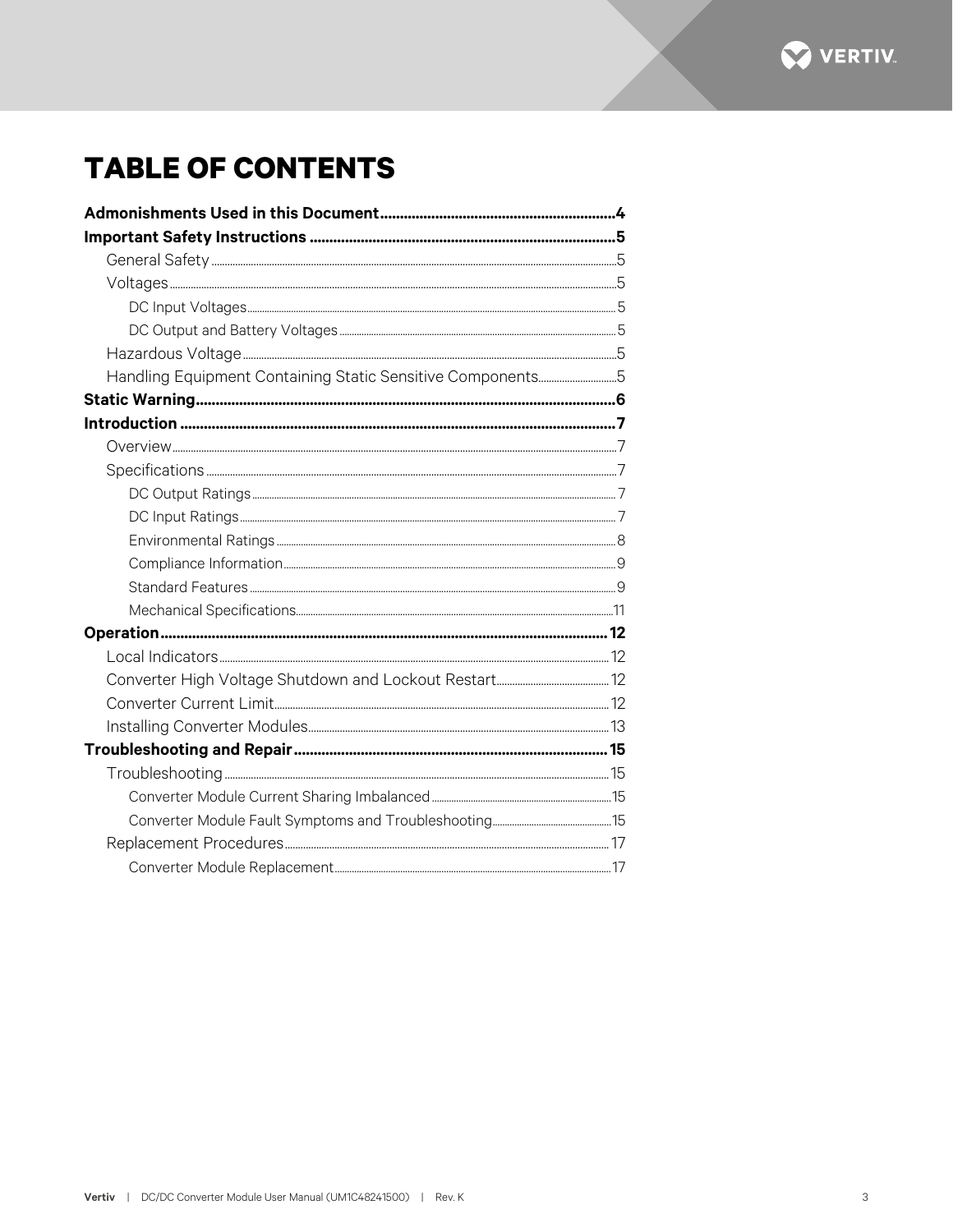

# <span id="page-3-0"></span>**ADMONISHMENTS USED IN THIS DOCUMENT**



**DANGER!** Warns of a hazard the reader **will** be exposed to that will **likely** result in death or serious injury if not avoided. (ANSI, OSHA)



**WARNING!** Warns of a potential hazard the reader **may** be exposed to that **could** result in death or serious injury if not avoided. This admonition is not used for situations that pose a risk only to equipment, software, data, or service. (ANSI)



**CAUTION!** Warns of a potential hazard the reader **may** be exposed to that **could** result in minor or moderate injury if not avoided. (ANSI, OSHA) This admonition is not used for situations that pose a risk only to equipment, data, or service, even if such use appears to be permitted in some of the applicable standards. (OSHA)



**ALERT!** Alerts the reader to an action that **must be avoided** in order to protect equipment, software, data, or service. (ISO)



**ALERT!** Alerts the reader to an action that **must be performed** in order to prevent equipment damage, software corruption, data loss, or service interruption. (ISO)



**FIRE SAFETY!** Informs the reader of fire safety information, reminders, precautions, or policies, or of the locations of fire-fighting and fire-safety equipment. (ISO)



**SAFETY!** Informs the reader of general safety information, reminders, precautions, or policies not related to a particular source of hazard or to fire safety. (ISO, ANSI, OSHA)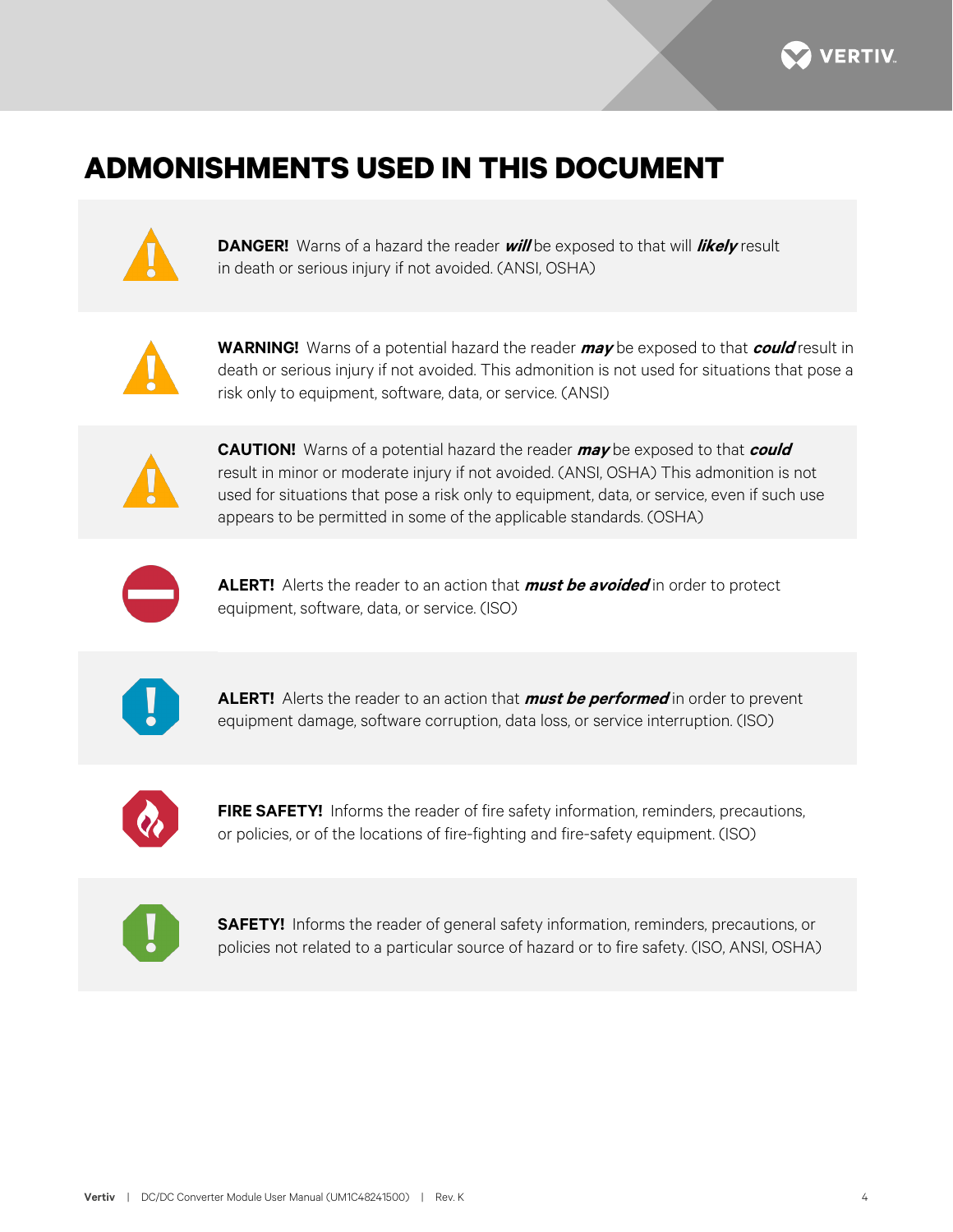

# <span id="page-4-0"></span>**IMPORTANT SAFETY INSTRUCTIONS**

## <span id="page-4-1"></span>**General Safety**



**DANGER!** YOU MUST FOLLOW APPROVED SAFETY PROCEDURES.

Performing the following procedures may expose you to hazards. These procedures should be performed by qualified technicians familiar with the hazards associated with this type of equipment. These hazards may include shock, energy, and/or burns. To avoid these hazards:

- a) The tasks should be performed in the order indicated.
- b) Remove watches, rings, and other metal objects.
- c) Prior to contacting any uninsulated surface or termination, use a voltmeter to verify that no voltage or the expected voltage is present. Check for voltage with both AC and DC voltmeters prior to making contact.
- d) Wear eye protection.
- e) Use certified and well maintained insulated tools. Use double insulated tools appropriately rated for the work to be performed.

## <span id="page-4-2"></span>**Voltages**

#### <span id="page-4-3"></span>**DC Input Voltages**

**DANGER!** This system operates from DC input voltage. Although the DC voltage is not hazardously high, the input power can deliver large amounts of current.

### <span id="page-4-4"></span>**DC Output and Battery Voltages**



**DANGER!** This system produces DC power and may have a battery source connected to it. Although the DC voltage is not hazardously high, the converters and/or battery can deliver large amounts of current. Exercise extreme caution not to inadvertently contact or have any tool inadvertently contact an output terminal or battery terminal or exposed wire connected to an output terminal or battery terminal. NEVER allow a metal object, such as a tool, to contact more than one termination or battery terminal at a time, or to simultaneously contact a termination or battery terminal and a grounded object. Even a momentary short circuit can cause sparking, explosion, and injury.

## <span id="page-4-5"></span>**Hazardous Voltage**



**DANGER!** HAZARD OF ELECTRICAL SHOCK. More than one disconnect may be required to de-energize the system before servicing.

# <span id="page-4-6"></span>**Handling Equipment Containing Static Sensitive Components**



**ALERT!** Installation or removal of equipment containing static sensitive components requires careful handling. Before handling any equipment containing static sensitive components, read and follow the instructions contained on the Static Warning Page.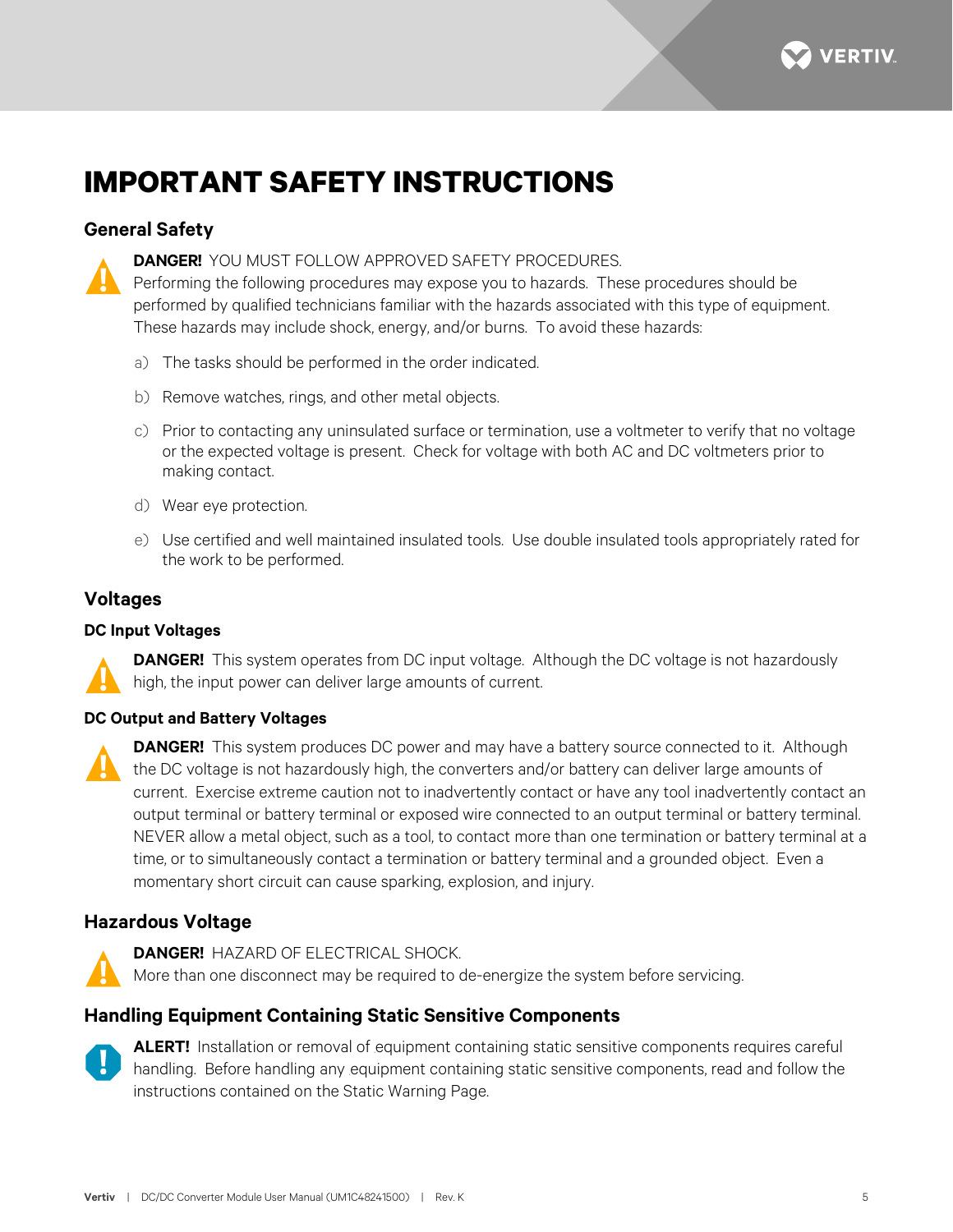

# <span id="page-5-0"></span>**STATIC WARNING**

This equipment contains static sensitive components. The warnings listed below must be observed to prevent damage to these components. Disregarding any of these warnings may result in personal injury or damage to the equipment.

- 1. Strictly adhere to the procedures provided in this document.
- 2. Before touching any equipment containing static sensitive components, discharge all static electricity from yourself by wearing a wrist strap grounded through a one megohm resistor. Some wrist straps have a built-in one megohm resistor; no external resistor is necessary. Read and follow wrist strap manufacturer's instructions outlining use of a specific wrist strap.
- 3. Do not touch traces or components on equipment containing static sensitive components. Handle equipment containing static sensitive components only by the edges that do not have connector pads.
- 4. After removing equipment containing static sensitive components, place the equipment only on static dissipative surfaces such as conductive foam or ESD bag. Do not use ordinary Styrofoam™ or ordinary plastic.
- 5. Store and ship equipment containing static sensitive components only in static shielding containers.
- 6. If necessary to repair equipment containing static sensitive components, wear an appropriately grounded wrist strap, work on a conductive surface, use a grounded soldering iron, and use grounded test equipment.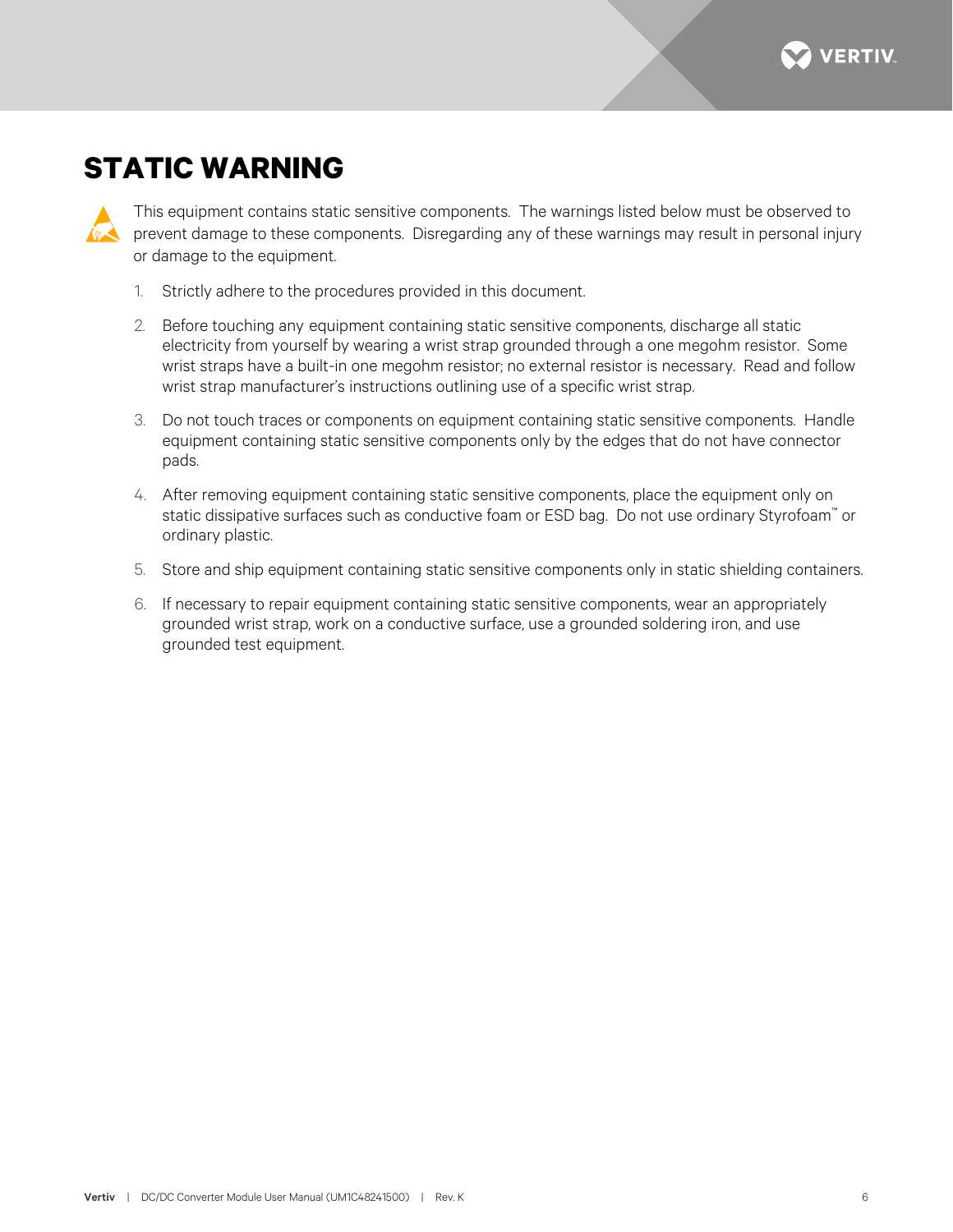

# <span id="page-6-0"></span>**INTRODUCTION**

### <span id="page-6-1"></span>**Overview**

The C48/24-1500 is a compact DC/DC converter which offers efficient power conversion. It operates from a nominal -48 VDC source to provide nominal +24 VDC load power.

## <span id="page-6-2"></span>**Specifications**

#### <span id="page-6-3"></span>**DC Output Ratings**

- Voltage: Nominal +24 volts DC, negative ground. Output voltage is adjustable from 24 to 28 volts DC via the associated controller.
- Nameplate Rating: 24 to 28 VDC, 1500W.
- Regulation:
	- a) Output Voltage Tolerance: < ±0.2% when the load is 50% and the temperature is from +15 to +35°C; < ±0.5% when the load is 50% and the temperature is from -5 to +55°C; < ±1% when the load is 50% and the temperature is from -20 to +55°C.
	- b) Temperature Regulation: < ±0.02% when the load is 50% at -48 VDC and temperature range is from -10°C to +55°C.
	- c) Dynamic Response: The dynamic response time at rated input and output voltage is ≤ 200us and overshot ≤ 5% for load changes at 50%-25%-50% and 50%-75%-50%.
	- d) The output voltage is accurate at half load. At half load, the error of output voltage is ≤ ±100mV. Static regulation will give other voltage depending on load. The default value at half load is 27 VDC.

Filtering:

- a) Peak-peak voltage is ≤ 250mV at 1-100MHz and normal output voltage.
- b) Psophemetic noise voltage is ≤ 2mV between 5-100% of the maximum load (output voltage > 24 VDC).
- c) Wideband noise is < 20mV rms between 25HZ-20kHz (test according to ETS300132).
- d) Output noise according to Telcordia GR-947-CORE: < 38 dBrnC (between 5-100% of the maximum load, output voltage > 24 VDC).
- Ripple Attenuation: Ripple attenuation is better than +24dB, input to output and f < 360Hz.

### <span id="page-6-4"></span>**DC Input Ratings**

- Voltage: Nominal -48 volts DC.
- Nameplate Rating: -41 to -58.5 VDC, 39.5A max.
- Inrush Current: The peak value of the inrush current does not exceed 2 times the maximum steadystate peak value.
- Input Regulation: ≤ ±0.1% when the load is 100% at -42 to -58.5 VDC input and temperature is +25°C.
- Temperature Coefficient: ≤ ±0.02%/°C over the specified operating temperature range.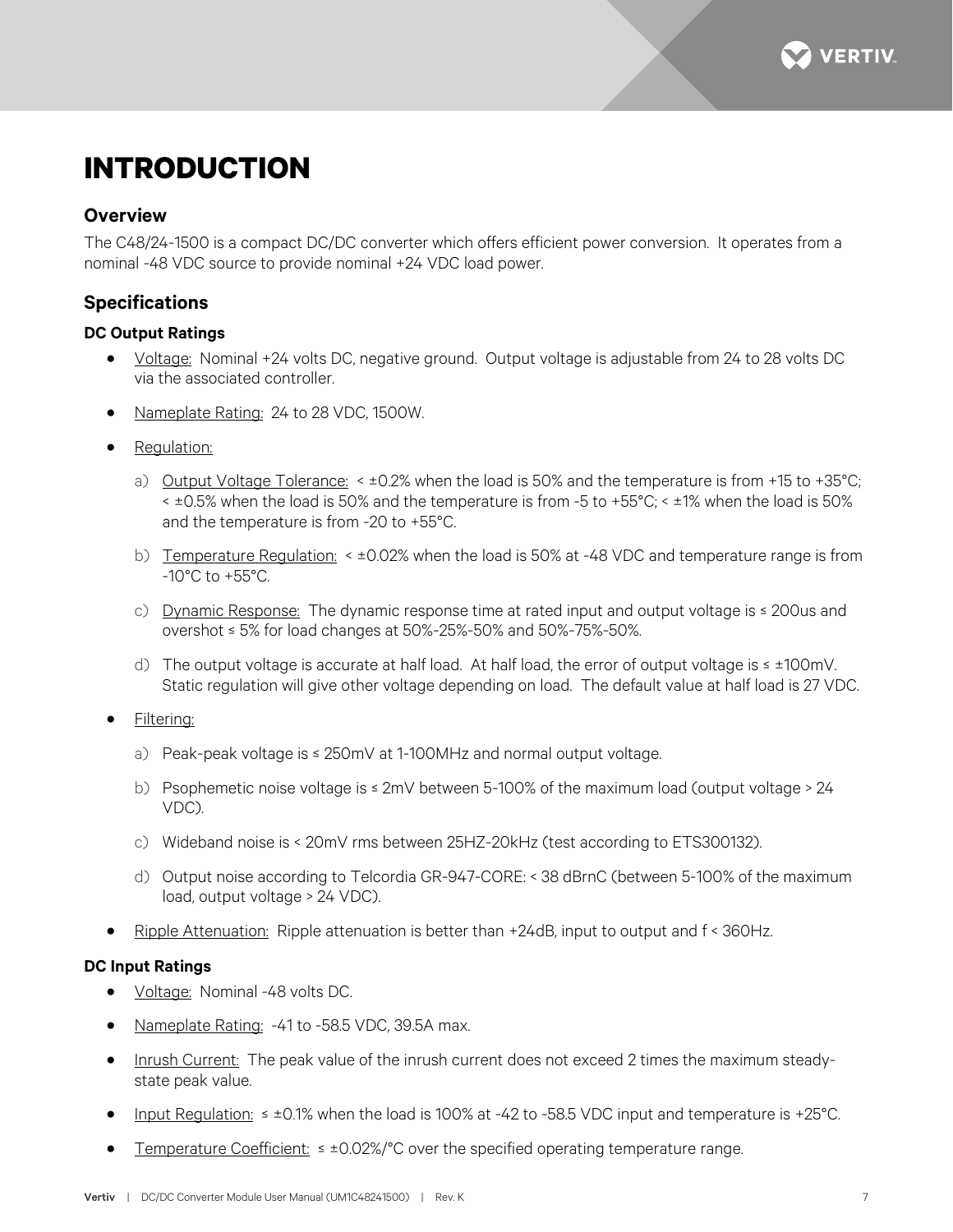

- Typical Input Data: When equipped with one DC-DC converter.
	- a) See **[Table 1](#page-7-1)**.
	- b) Maximum Current: Input current is 39.5 amperes at -41.0 volts DC input and full load.

<span id="page-7-1"></span>

| Table 1: Typical Input Data |  |  |  |  |  |
|-----------------------------|--|--|--|--|--|
|-----------------------------|--|--|--|--|--|

| Input<br>Voltage | Percent<br>of Full Load | <b>Input Current</b><br>(Amps) | <b>Efficiency</b><br>$(\%)$ | <b>Typical Heat</b><br><b>Dissipation</b><br>(BTU/Hr) |
|------------------|-------------------------|--------------------------------|-----------------------------|-------------------------------------------------------|
|                  | $\circ$                 | 0.125                          |                             | 18.02                                                 |
|                  | 25                      | 9.388                          | 95.661                      | 58.28                                                 |
| 42 VDC           | 50                      | 18.803                         | 95.416                      | 122.84                                                |
|                  | 75                      | 28.714                         | 94.217                      | 235.77                                                |
|                  | 100                     | 38.888                         | 92.835                      | 394.06                                                |
| 48 VDC           | $\Omega$                | 0.122                          |                             | 20.02                                                 |
|                  | 25                      | 8.218                          | 95.516                      | 60.33                                                 |
|                  | 50                      | 16.431                         | 95.336                      | 125.12                                                |
|                  | 75                      | 25.055                         | 94.181                      | 237.34                                                |
|                  | 100                     | 33.887                         | 92.800                      | 396.04                                                |
| <b>58 VDC</b>    | $\circ$                 | 0.105                          |                             | 20.93                                                 |
|                  | 25                      | 6.811                          | 95.286                      | 63.55                                                 |
|                  | 50                      | 13.601                         | 95.141                      | 130.57                                                |
|                  | 75                      | 20.713                         | 94.049                      | 243.05                                                |
|                  | 100                     | 27.987                         | 92.689                      | 402.69                                                |

**NOTE!** *The output voltage of the DC-DC converter is initially adjusted to 24 volts DC at 50% load and 48 volts DC input.*

#### <span id="page-7-0"></span>**Environmental Ratings**

- Operation Temperature Range: -40°C to +80°C (-40°F to +176°F), -20°C to +55°C (-4°F to +131°F) with full performance.
- Storage Ambient Temperature Range: -40°C to +70°C (-40°F to +158°F).
- Humidity: This converter is capable of operating in an ambient relative humidity range of 0 to 90%, noncondensing.
- Altitude: The maximum operating ambient temperature should be derated by 3°C per 1000 feet at an elevation of 6,000 feet.
- Ventilation Requirements: The converter is fan cooled and utilizes front to back forced ventilation.
- Audible Noise: With a single converter installed and operating, the audible noise measured in front of converter at a 0.6m distance from a horizontal line from the middle of converter does not exceed 50 dBA with a temperature of 25°C.
- Over Voltage Category: II.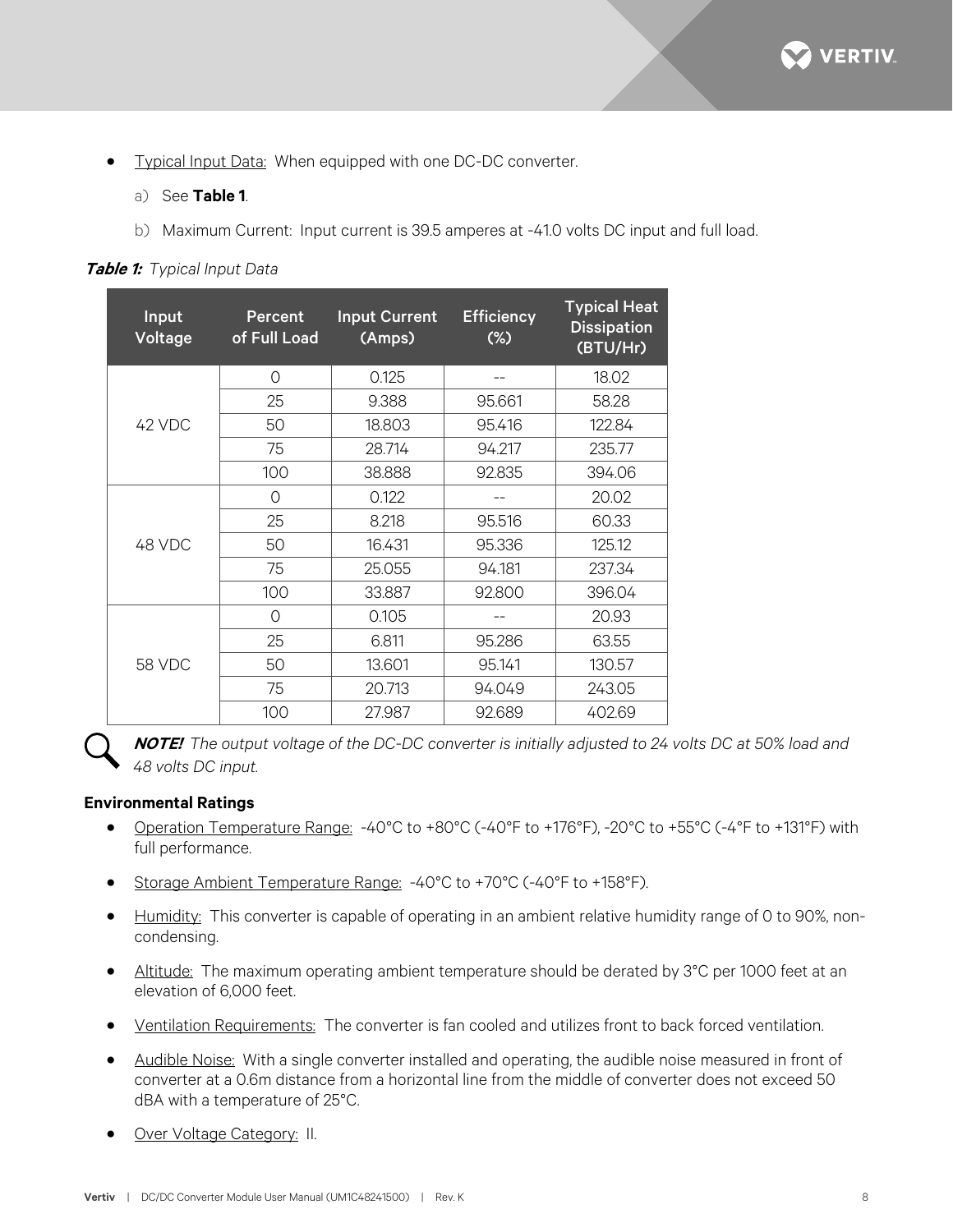

• Power Distribution System: TN/TT/IT.

**NOTE!** *The converter is recommended to be used in an environment with Pollution of Degree 2 or less. Pollution Degree 2 applies where there is only non-conductive pollution that might temporarily become conductive due to occasional condensation (such as the office environment).*

#### <span id="page-8-0"></span>**Compliance Information**

- Safety Compliance: This unit meets the requirements of UL 60950-1, Standard for Information Technology Equipment, and is UL Recognized as a power supply for use in Telephone, Electronic Data Processing or Information Processing Equipment.
- EMC: This unit meets EN300 386 V1.51, Class A, other than Telecom centers.
- EFT: This unit meets EN61000-4-4, EFT will be fulfilled for DC terminals at 4KV (CM) with criteria B and signal line at 1KV (CM) with criteria B.
- ESD: This unit meets EN61000-4-2; requirements are 6KV contact and 8KV air for criteria B and 8KV/15KV for criteria C.
- Radiated Electrical Fields: This unit meets EN61000-4-3. 10V/m in the frequency range 80MHZ-1GHz and 1.4-2GHz with criteria A will be fulfilled.
- Power Frequency Magnetic Field: This unit meets EN61000-4-8. 30A/m magnetic field at 50Hz will be fulfilled for criteria A.
- Radiated Emission: For electrical field, meets EN55022 Class A between 150KHZ-30MHZ. For a standalone converter the levels are 6db below the class A limits.
- Climatic Environment:
	- a) Transportation: Meets ETS 300 019-1-2, Class 2.3.
	- b) Storage and Handling: Meets ETS 300 019-1-1, Class 1.2.
	- c) Operation: Meets ETS 300 019-1-3, Class3.2.
	- d) Transportation, Storage and Handling, Operation: Meets Telcordia GR-63-Core, Chapter 4.
- GR-3108 Class 2 Compliant

#### <span id="page-8-1"></span>**Standard Features**

- Type of Power Conversion Circuit: High Frequency.
- Input Voltage Protection:
	- a) Fusing: A non-user replaceable fuse is located in the positive input lead of each DC-DC converter.
	- b) High and Low Input Voltage Inhibit: The converter shuts down at low or high input voltage.
		- 1. Low Voltage Disable Point: -40.0 VDC ±0.5 VDC; hysteretic at least 3 VDC for restart.
		- 2. High Voltage Disable Point: 59.5 VDC ±0.5 VDC; hysteretic at least 2 VDC for start.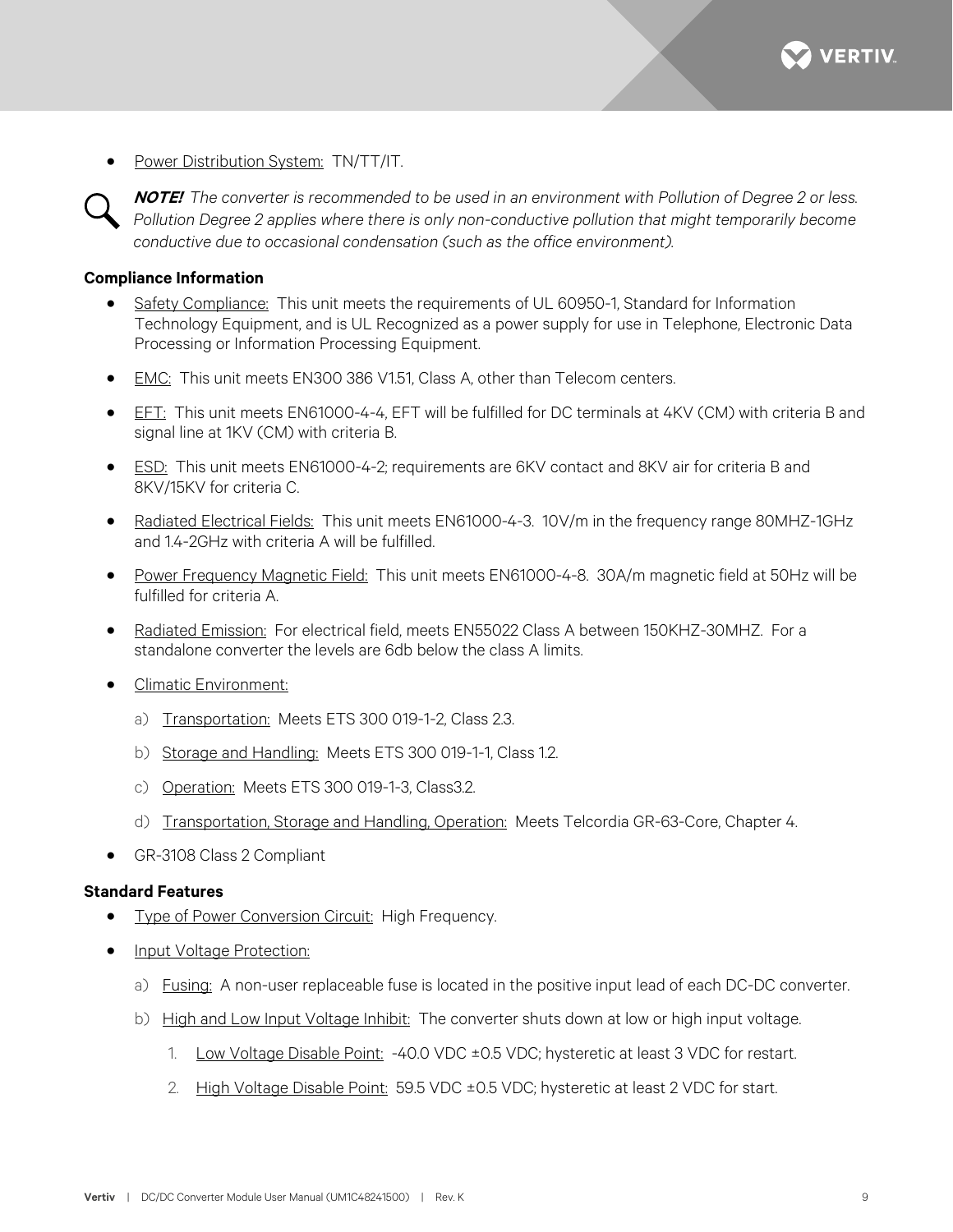

- **Output Protection:** 
	- a) Overvoltage Protection: When output voltage goes above a preset value (30.5±0.5V, not to exceed 31V for more than 150ms), the converter shuts down. Software settable HVSD level (from controller) 27V-30V.
	- b) Power Limit: Output power is limited to 1500W.
	- c) Over Temperature Protection: The operation of a DC-DC converter will automatically shut down and lock out if the internal temperature of the module exceeds a predetermined value. Operation will automatically resume after the over-temperature condition is corrected.
- Series Paralleling Output FET: A series paralleling output FET is provided in each DC-DC converter. This allows the modules to be paralleled for redundancy.
- Hot Swappable: The converter is designed to be plug-and-play. The converter can be inserted or removed from a live DC power system with no damage. When the converter is plugged into the system, the sub-system output voltage will not be affected.
- Cooling: Each converter contains a fan for forced convection cooling.
	- a) Fan Fault Protection: The converter shuts down and its alarm indicator (red) flashes if the fan fails. Fan failure is detected and reported to controller. The fan is not field replaceable.
	- b) Fan Control: Fan speed is continuously variable. When input voltage is within normal range, the built-in processor adjusts fan speed according to the converter's output power. For example, a higher output power increases the fan speed.
- Communication Failure: The protection indicator (yellow) will flash should communication between the converter and associated system controller fail. The failure information will be reported to the associated system controller and the controller will process the failure accordingly. During a communication failure, the converter output voltage will automatically adjust to 24.00 VDC. The converter will revert to normal operation once normal communication is restored.
- Monitoring Function: The converter has a built-in advanced DSP (Digital Signal Processor) that monitors and controls the operation of the converter. The DSP also communicates with the associated system controller in real time through the CAN bus. **[Table 2](#page-10-1)** lists the different commands and information exchanged between the converter and the controller.
- **External Alarm:** Provided via the associated controller. Refer to the separate Power System documentation for a description of available external alarms.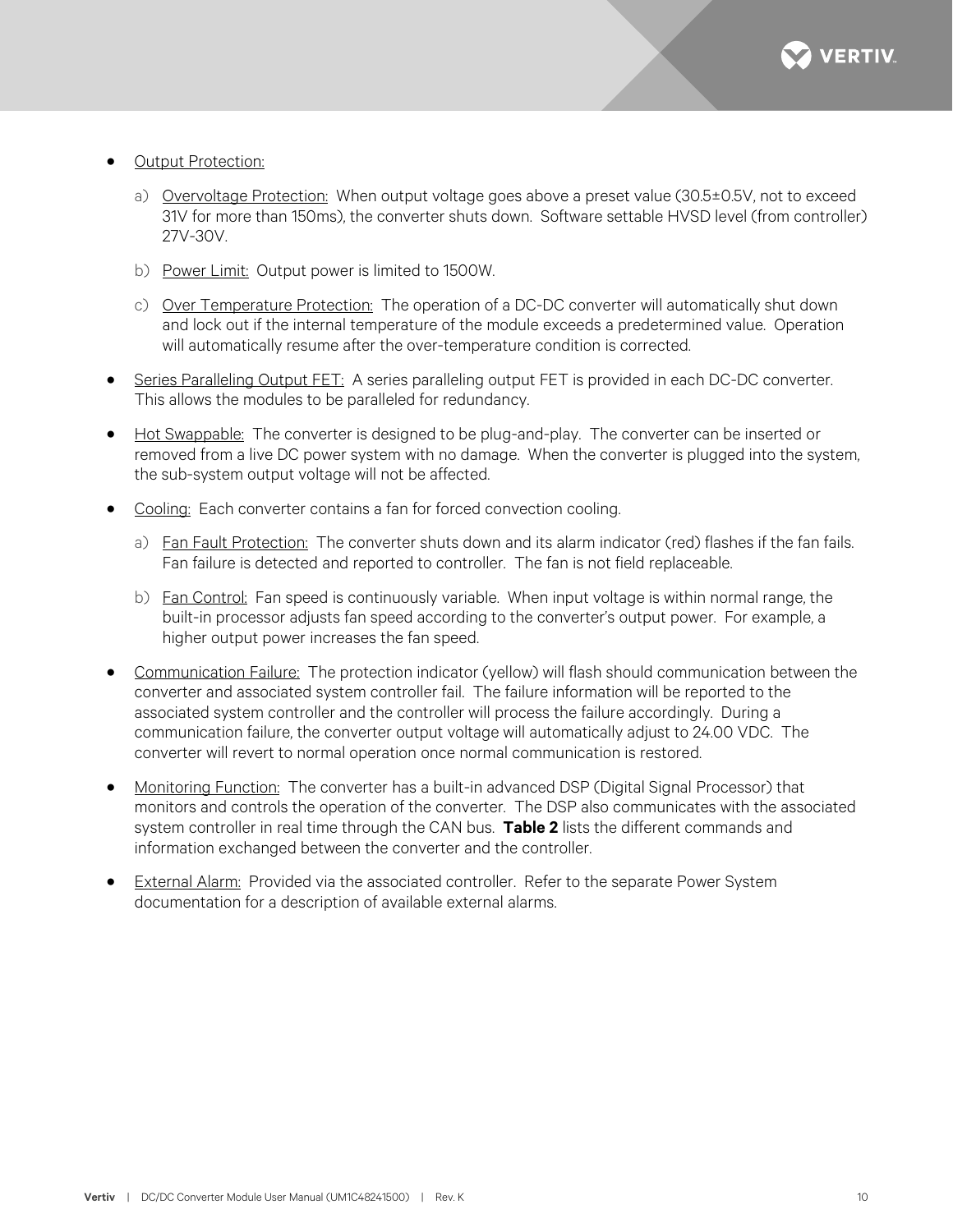

## <span id="page-10-1"></span>**Table 2:** *Monitoring Function*

| Commands / signals that can<br>be received by the<br><b>Converter Module from the</b><br>Controller.                                             | Information gathered by the<br><b>Controller from the Converter</b><br>Module.                                                                                                                                                                                                                                                                                                                                                                        |
|--------------------------------------------------------------------------------------------------------------------------------------------------|-------------------------------------------------------------------------------------------------------------------------------------------------------------------------------------------------------------------------------------------------------------------------------------------------------------------------------------------------------------------------------------------------------------------------------------------------------|
| • Turn On/Off<br>• HVSD Reset<br>• Current Limit Adjustment<br>• Voltage Adjustment<br>• Fan Speed Control<br>Enable/Disable<br>• HVSD Threshold | • Output Voltage<br>• Output Current<br>• Current Limit Setting<br>• Temperature<br>• Over Voltage Setting<br>• On/Off Status<br>Fault Alarms, such as:<br><b>HVSD</b><br>Fan Fail<br><b>EEPROM Failure</b><br>• Protection Alarms, such as:<br>Input Voltage Protection<br><b>High Temperature Protection</b><br>• Thermal Derating<br>• Address<br>• Code<br>$\bullet$ Date<br>• Software Version<br>• Hardware Version<br>Imbalance Output Current |

## <span id="page-10-0"></span>**Mechanical Specifications**

- Weight: 1.13kg (2.49 lbs).
- Dimensions  $(H \times W \times D)$ : 1.65" (42mm) x 3.33" (84.5mm) x 10.2" (260mm).
- **Local Controls: None.**
- Local Status and Alarm Indicators:
	- a) Power (Green)
	- b) Protection (Yellow)
	- c) Alarm (Red)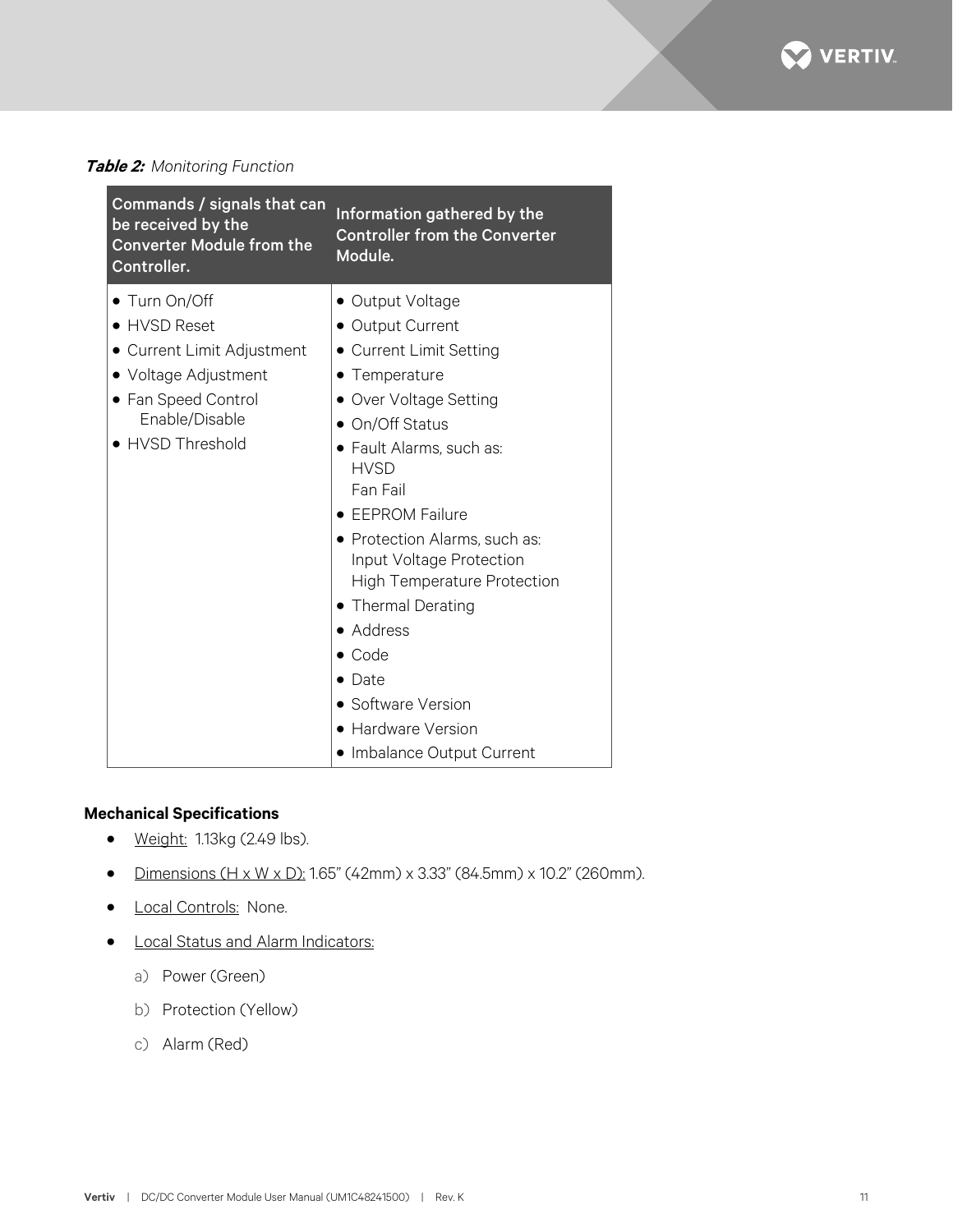

# <span id="page-11-0"></span>**OPERATION**

## <span id="page-11-1"></span>**Local Indicators**

Location and Identification: Refer to **[Figure 1](#page-11-4)**.

Description: There are three (3) indicators located on the converter's front panel. The functions of these indicators are as shown in **[Table 3](#page-12-1)**.



**NOTE!** *DC voltage must be present at the converter output terminals (from battery or an operating converter) or DC voltage at the input terminals.*

# <span id="page-11-2"></span>**Converter High Voltage Shutdown and Lockout Restart**

### **Procedure**

Remove the converter, wait 30 seconds or more (until the LEDs on the converter extinguish), then re-insert the converter.

The converter may also be restarted from the controller. Refer to the controller's documentation.

# <span id="page-11-3"></span>**Converter Current Limit**

When setting total converter current limit, the set point to each converter is the total set point divided by the number of converters. For example, if the system contains five converters and the current limit is set to 150 amps then each converter has a current limit set point of 30 amps. If one or more converters are removed or fail it will take several seconds for the individual set points to the remaining converters to be reset. In the example given, if one converter is removed the current limit set point will drop to 120 amps (30 amps times four remaining converters) until the controller can send updated set points to the remaining converters. This takes a couple communication cycles (several seconds) after which each converter would have a new set point of 37.5 amps for a total of 150 amps. The total current limit of the converters should not be set such that the loss of the redundant converters will cause this temporary set point to drop below the actual maximum expected load.

<span id="page-11-4"></span>**Figure 1:** *Local Indicator Locations*

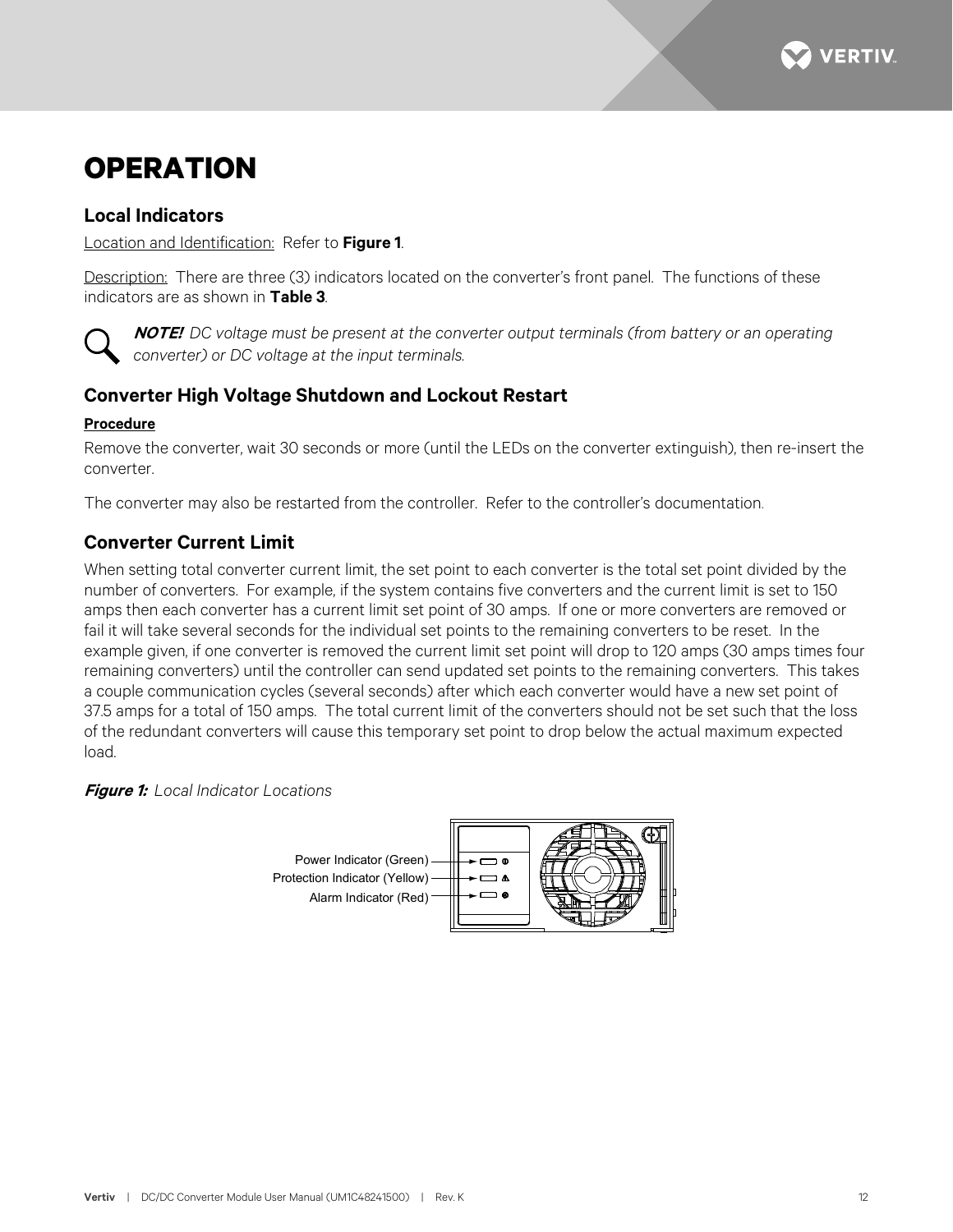

<span id="page-12-1"></span>**Table 3:** *DC-DC Converter Indicators*

|  | <b>Indicator</b>       | <b>Normal State</b> | <b>Alarm State</b>                 | <b>Alarm Cause</b>                                                                                                                                                                                                                           |
|--|------------------------|---------------------|------------------------------------|----------------------------------------------------------------------------------------------------------------------------------------------------------------------------------------------------------------------------------------------|
|  | Power<br>(Green)       | On                  | Off                                | No input voltage.<br>Internal input fuse open.                                                                                                                                                                                               |
|  |                        |                     | Flashing                           | The converter is being identified by the<br>controller.                                                                                                                                                                                      |
|  | Protection<br>(Yellow) | Off                 | On                                 | DC input under/over voltage.<br>Moderate load sharing imbalance.<br>Converter not inserted into the slot<br>completely.<br>Converter over-temperature protection.<br>Converter in ECO Standby Mode when ECO<br>Mode is active in controller. |
|  |                        |                     | Flashing                           | Loss of communication with the controller<br>(the converter can provide power).                                                                                                                                                              |
|  | Alarm<br>(Red)         | Off                 | On                                 | Severe load sharing imbalance.<br>Converter output disabled for any reason,<br>including overvoltage shutdown.<br>Converter addresses contradictory.                                                                                         |
|  |                        | Flashing            | Faulty fan (converter shuts down). |                                                                                                                                                                                                                                              |

## <span id="page-12-0"></span>**Installing Converter Modules**

Converters can be inserted or removed with power applied (hot swappable).

**NOTE!** *Each converter locks into a module mounting shelf by means of a latch located on the bottom of the module. The latch and converter handle are interactive. Pushing the handle up into the module's front panel causes the latch to extend to the locking position; pulling the handle down out from the module's front panel causes the latch to retract. See* **[Figure 2](#page-13-0)***.*



**CAUTION!** This converter contains Double pole/Neutral fusing; parts of the equipment that remain energized might represent a hazard during servicing after operation of the fuse.



**WARNING!** To prevent damage to the latching mechanism, ensure the handle is in the open position when installing or removing a converter. NEVER hold the handle in the closed position when installing a converter into a shelf.

#### **Procedure**



**NOTE!** *Refer to* **[Figure 2](#page-13-0)** *as this procedure is performed.*

- 1. Unpack the module.
- 2. Place the module into an unoccupied mounting slot without sliding it in completely.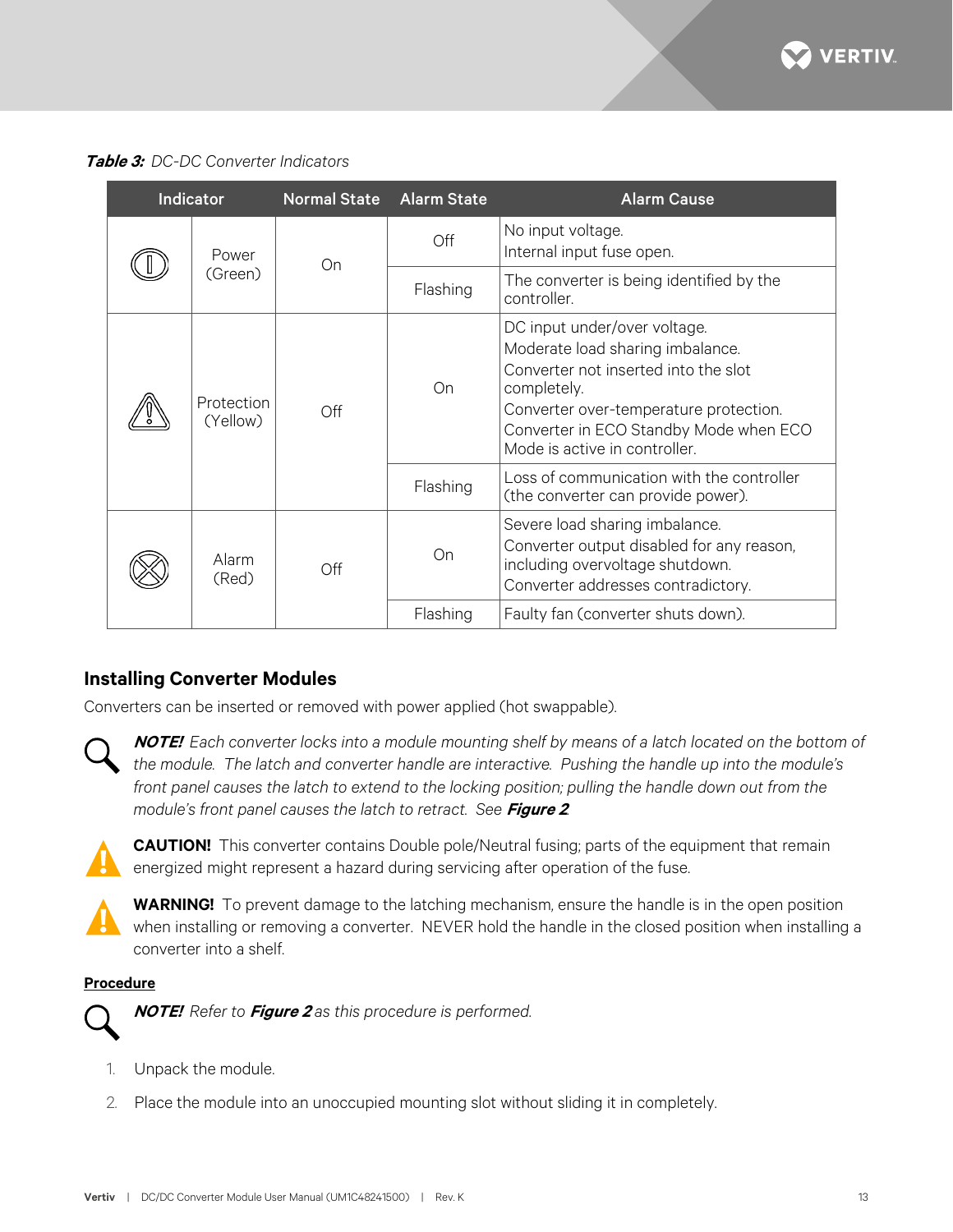

- 3. Loosen the captive screw on the module's handle. Pull the handle down out from the module's front panel (this will also retract the latch mechanism). See **[Figure 2](#page-13-0)**.
- 4. Push the module completely into the shelf.
- 5. Push the handle up into the module's front panel. This will lock the module securely to the shelf. Tighten the captive screw on the handle.
- 6. Repeat the above steps for each converter being installed in the system.
- 7. After the converters are physically installed in the mounting shelf(s), they are ready for operation immediately after power is supplied to them.
- 8. Certain functions (i.e. converter current limit, converter addressing) may require adjustment when adding or replacing a converter. Refer to ["Converter Current Limit"](#page-11-3) on page [12](#page-11-3) and the Power System documentation for instructions.

<span id="page-13-0"></span>**Figure 2:** *Installing Converter Module*

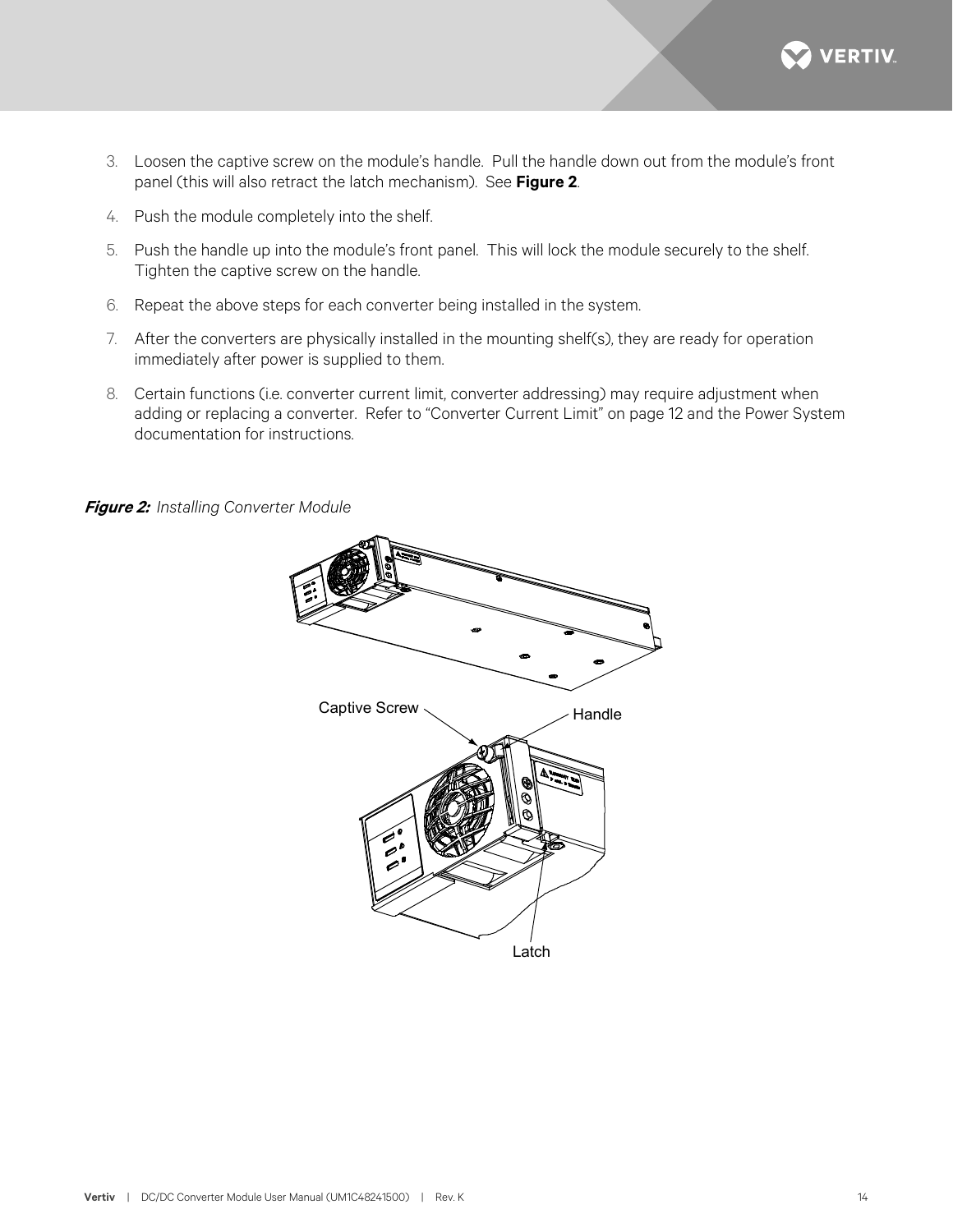

# <span id="page-14-0"></span>**TROUBLESHOOTING AND REPAIR**

# <span id="page-14-1"></span>**Troubleshooting**

### <span id="page-14-2"></span>**Converter Module Current Sharing Imbalanced**

When multiple converters are operating in parallel and the load is greater than 10%, if the current sharing imbalance among them is greater than 2A, check if the converter is properly seated in the shelf.

If the current sharing imbalance still persists following the verification suggested above, replace the converter exhibiting the current imbalance.

### <span id="page-14-3"></span>**Converter Module Fault Symptoms and Troubleshooting**

The fault indicators that can be displayed by the converter are as follows. Refer to **[Table 4](#page-15-0)** for a list of possible causes and corrective actions.

- Power Indicator (Green) OFF
- Protection Indicator (Yellow) ON
- Protection Indicator (Yellow) Flashing
- Alarm Indicator (Red) ON
- Alarm Indicator (Red) Flashing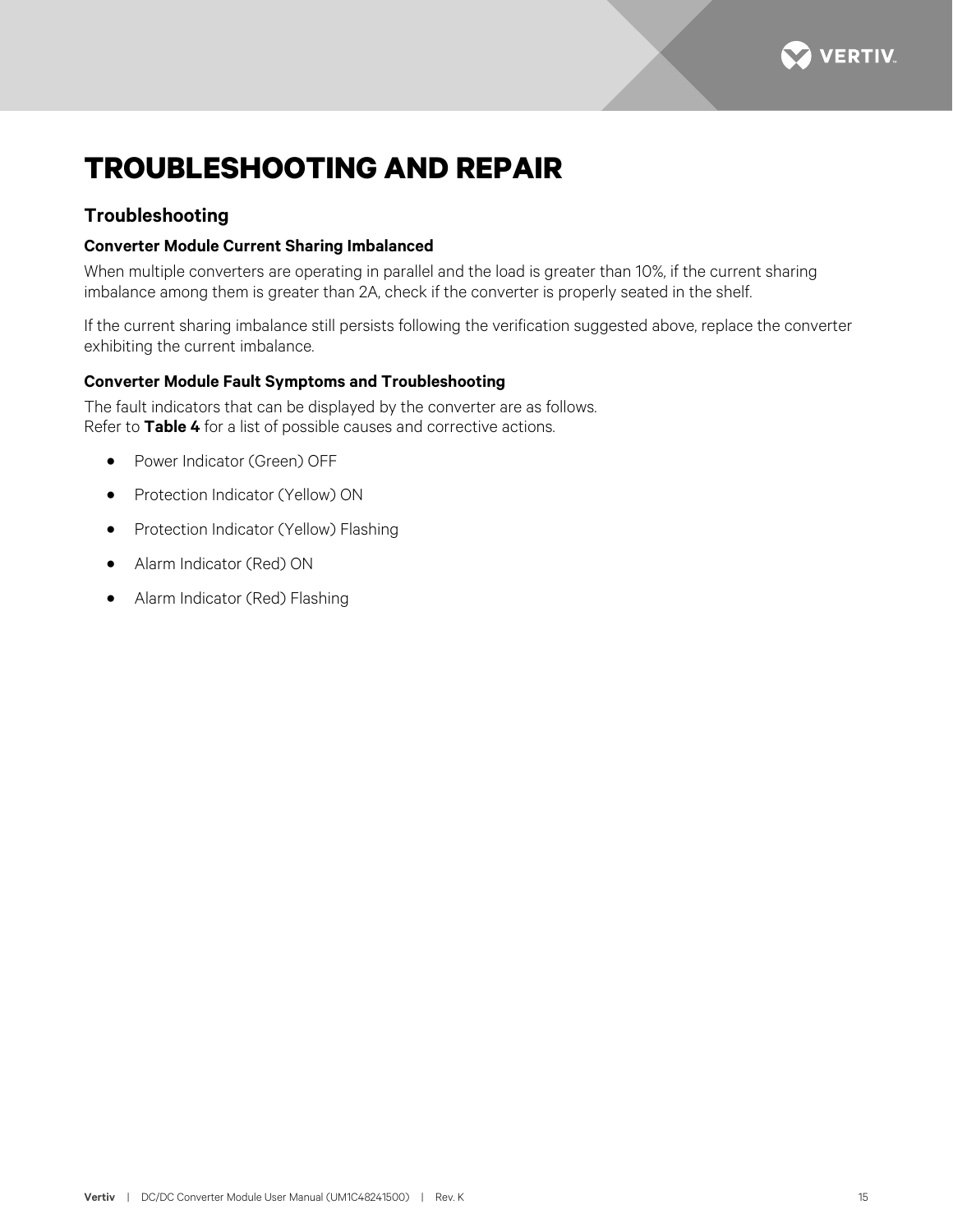

# <span id="page-15-0"></span>**Table 4:** *Converter Module Troubleshooting*

| Symptom |                                                 | <b>Possible Cause(s)</b>                                                                                                | <b>Suggested Action(s)</b>                                                                                                                                                                                                                                                                                                        |
|---------|-------------------------------------------------|-------------------------------------------------------------------------------------------------------------------------|-----------------------------------------------------------------------------------------------------------------------------------------------------------------------------------------------------------------------------------------------------------------------------------------------------------------------------------|
|         | Power                                           | No input voltage.                                                                                                       | Make sure there is input voltage.                                                                                                                                                                                                                                                                                                 |
|         | Indicator<br>(Green) Off                        | Internal input fuse<br>open.                                                                                            | Replace the converter.                                                                                                                                                                                                                                                                                                            |
|         |                                                 | DC input under/over<br>voltage.                                                                                         | Correct the DC input voltage to within the<br>acceptable range.                                                                                                                                                                                                                                                                   |
|         | Protection<br>Indicator<br>(Yellow) On          | Moderate load sharing<br>imbalance.                                                                                     | Check if the converter is properly seated in<br>the shelf. If this does not correct the fault,<br>replace the converter.                                                                                                                                                                                                          |
|         |                                                 | Converter not<br>inserted into the slot<br>completely.                                                                  | Remove and properly insert the converter.                                                                                                                                                                                                                                                                                         |
|         |                                                 | Converter over-<br>temperature<br>protection.                                                                           | Fan rotor blocked: remove any object that<br>may be blocking the fan.<br>Ventilation blocked (inlet or outlet): remove<br>any object that may be blocking the inlet or<br>outlet.<br>Ambient temperature too high or rectifier inlet<br>too close to a heat source: lower the ambient<br>temperature or relocate the heat source. |
|         |                                                 | Converter in ECO<br>Standby Mode when<br>ECO Mode is active in<br>controller.                                           |                                                                                                                                                                                                                                                                                                                                   |
|         | Protection<br>Indicator<br>(Yellow)<br>Flashing | Loss of<br>communication with<br>controller (the<br>converter can provide<br>power).                                    | Check the communication cables.<br>Remove and properly insert the converter.                                                                                                                                                                                                                                                      |
|         | Alarm<br>Indicator<br>(Red) On                  | Severe load sharing<br>imbalance.<br>Converter output<br>disabled for any<br>reason, including<br>overvoltage shutdown. | Remove the converter, wait 30 seconds or<br>more (until the LEDs on the converter<br>extinguish), then re-insert the converter. If<br>converter fails to start, shuts down again, or<br>load sharing imbalance persists; replace the<br>converter.                                                                                |
|         |                                                 | Converter addresses<br>contradictory.                                                                                   | Replace the converter.                                                                                                                                                                                                                                                                                                            |
|         | Alarm<br>Indicator<br>(Red) Flashing            | Fan not operating<br>(converter shuts<br>down).                                                                         | Replace the converter.                                                                                                                                                                                                                                                                                                            |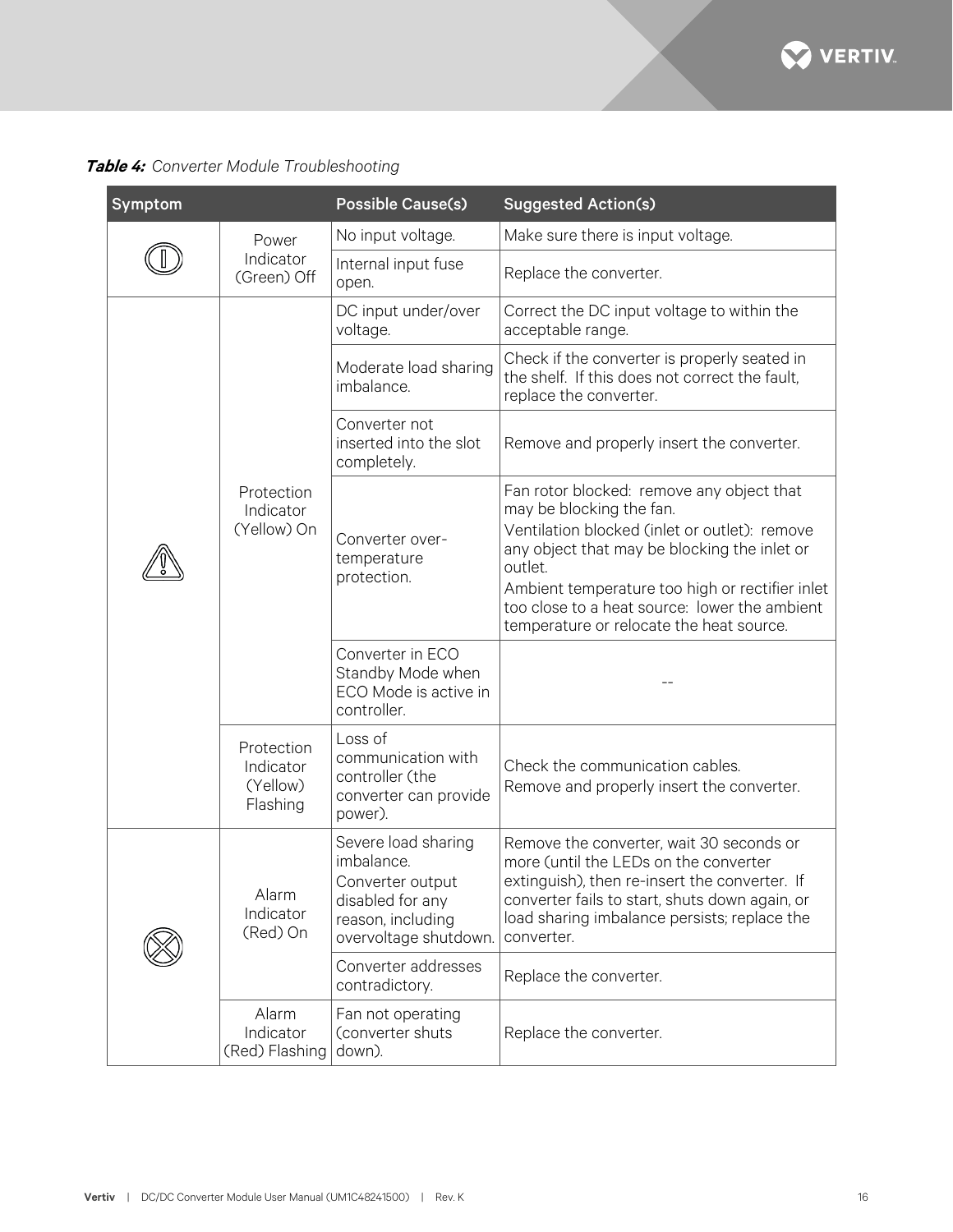

### <span id="page-16-0"></span>**Replacement Procedures**

#### <span id="page-16-1"></span>**Converter Module Replacement**

Converters can be inserted or removed with power applied (hot swappable).



**NOTE!** *Each converter locks into a module mounting shelf by means of a latch located on the bottom of the module. The latch and converter handle are interactive. Pushing the handle up into the module's front panel causes the latch to extend to the locking position; pulling the handle down out from the module's front panel causes the latch to retract. See* **[Figure 2](#page-13-0)***.*

**DANGER!** Take care when removing a converter that was in operation, as converter surfaces could be very hot.



**WARNING!** To prevent damage to the latching mechanism, ensure the handle is in the open position when installing or removing a converter. NEVER hold the handle in the closed position when installing a converter into a shelf.

#### **Procedure**



**NOTE!** *Refer to* **[Figure 2](#page-13-0)** *as this procedure is performed.*

- 1. Performing this procedure may activate external alarms. Do one of the following. If possible, disable these alarms. If these alarms cannot be easily disabled, notify the appropriate personnel to disregard any alarms associated with this system while this procedure is performed.
- 2. Loosen the captive screw on the module's handle. Pull the handle down out from the module's front panel (this will also retract the latch mechanism). See **[Figure 2](#page-13-0)**.
- 3. Grasp the handle and pull firmly to remove the module from the shelf.
- 4. Place the replacement converter into the mounting position without sliding it in completely.
- 5. Loosen the captive screw on the module's handle. Pull the handle down out from the module's front panel (this will also retract the latch mechanism). See **[Figure 2](#page-13-0)**.
- 6. Push the module completely into the shelf.
- 7. Push the handle up into the module's front panel. This will lock the module securely to the shelf. Tighten the captive screw on the handle.
- 8. Certain functions (i.e. converter current limit, converter addressing) may require adjustment when adding or replacing a converter. Refer to ["Converter Current Limit"](#page-11-3) on page [12](#page-11-3) and the Power System documentation for instructions.
- 9. After the converters are physically installed in the mounting shelf(s), they are ready for operation immediately after power is supplied to them. Verify that the converters are operating normally.
- 10. Enable the external alarms, or notify appropriate personnel that this procedure is finished.
- 11. Ensure that there are no local or remote alarms active on the system.